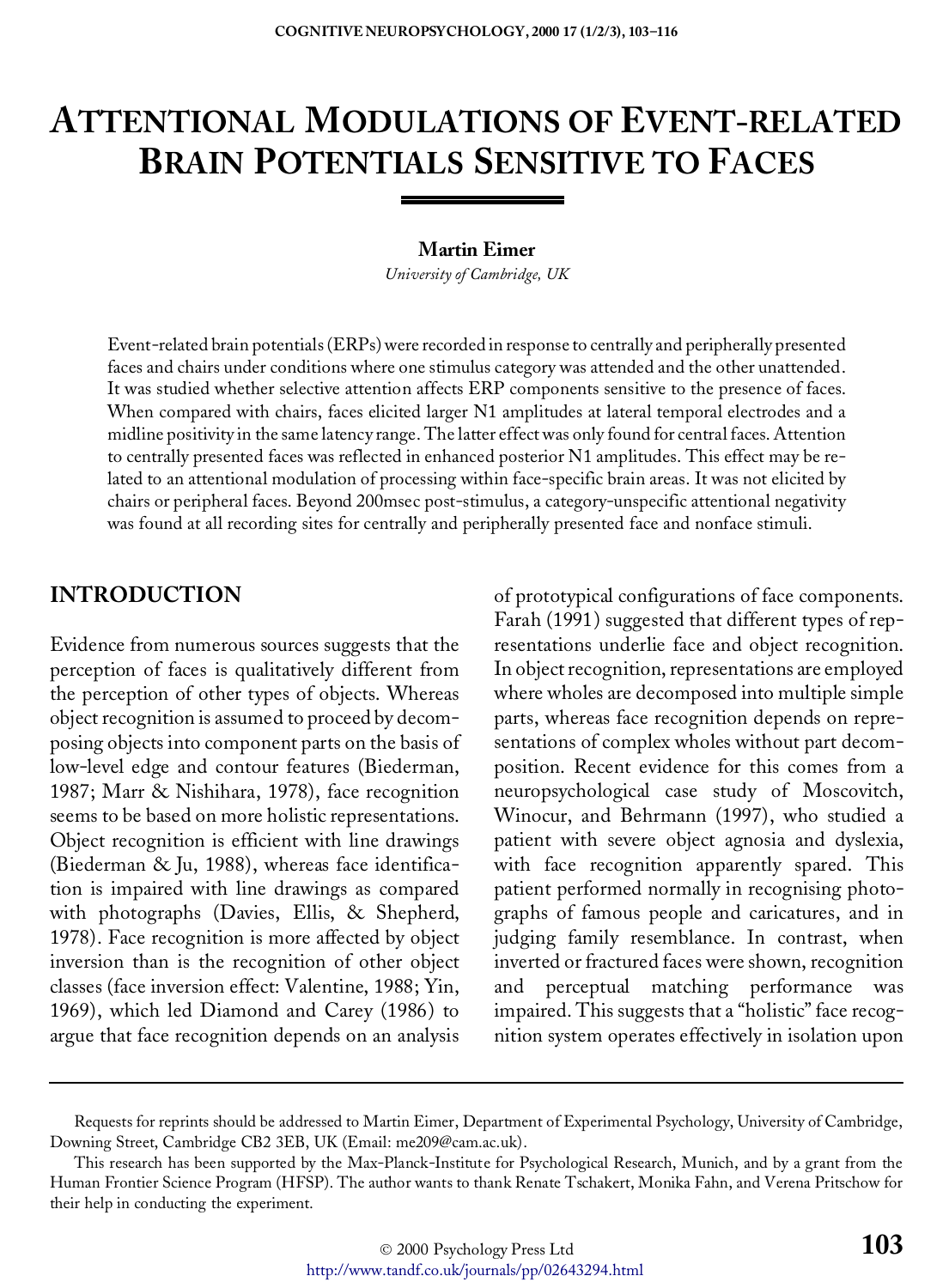upright (but not inverted) faces, and detects face identity by analysing the configuration of facial features.

If the processes underlying face and object rec ognition are qualitatively different, there may be brain areas exclusively devoted to the processing of faces. Evidence for this has been found in electrophysiological and brain imaging studies. Face-specific cells have been located in the macaque temporal cortex in the inferior temporal gyrus and on the banks and the floor of the superior temporal sulcus. These cells respond strongly to faces, but not to other types of objects (Perrett, Rolls, & Caan, 1982). Some cells respond equally well to filtered images of faces that do not share any spatial frequencies, to face images with changed or removed surface colours, and to images with different contrast levels, suggesting that they are truly face-selective, instead of responding to visual features common to all faces. The configuration offace components is critical for some face cells; their activity is reduced when face components are rearranged, or when only single facial components are presented (Desimone, Albright, Gross, & Bruce, 1984). Further evidence for the existence of facespecific brain areas comes from functional imaging studies in humans. In a PET study, Sergent, Ohta, and MacDonald (1992) found a bilateral, right predominant activation of the fusiform gyrus, of bilateral medial temporal areas, and of the right parahippocampal region in a face discrimination task. Kanwisher, McDermott, and Chun (1997) compared fMRI activity during passive viewing of faces or objects and located a fusiform region that was selectively activated when faces were presented. A similar pattern emerged when faces were com pared to houses, scrambled faces, or hands. Since this "fusiform face area" responded to three-quarter views of faces with hair concealed, its activity seems largely viewpoint independent and is likely to be involved in face recognition rather than head detection.

If there is a brain region devoted to the processing of faces, an obvious question is whether this region will be automatically activated by the presence of face stimuli, or whether its activity is modulated by endogeneous factors like selective

attention.If face-specific brain areas were activated pre-attentively, face stimulishould presumably pop out in visual search tasks against a background of nonface stimuli. Kuehn and Jolicoeur (1994) and Nothdurft (1993) tested this by presenting face tar gets simultaneously with a variable number of nonface distractors. Reaction time increased steeply with the number of distractors, indicating serial search. In contrast to the detection of lowlevel visual features, the detection of faces seems to require attention. Consistent with this, Wojciulik, Kanwisher, and Driver (1998) recently found attentional effects on face-specific fMRI activity of the fusiform face area (FFA). With retinal stimulation held constant, FFA activity was stronger when subjects were engaged in a face-matching task than when they had to match houses (see also Clark et al., 1997).

In the present experiment, event-related brain potentials (ERPs) were recorded from normal subjects in response to attended or unattended face and nonface stimuli. Previous studies found ERP mod ulations specifically related to the presence of faces, although these results are not fully consistent. Allison et al. (1994) recorded ERPs to faces and nonface stimuli intracranially and found that faces elicited a large-amplitude negativity with a latency of about 200msec in the left and right fusiform and inferior temporal gyri. Electrical stimulation of these areas resulted in a temporary inability to name familiar faces. Jeffreys (1996) reported a facespecific positive potential with a latency of 160msec thatwas maximal at Cz ("positive potential", VPP). A VPP was obtained in response to foveal faces, but not to faces presented with a horizontal distance of 3° or more from fixation. Bötzel, Schulze, and Stodick (1995) also found a VPP, and an additional negative peak at lateral temporal electrodes (T5, T6) in the same latency range. Based on dipole analyses, they suggested that the VPP may reflect hippocampal activity, whereas the lateral temporal negativity may be generated in the fusiform and lin gual gyri. George, Evans, Fiori, Davidoff, and Renault (1996) observed positive potentials at midline sites and temporal negativities in response to faces as well as scrambled faces. In contrast to Bötzel et al. (1995), they argued that these effects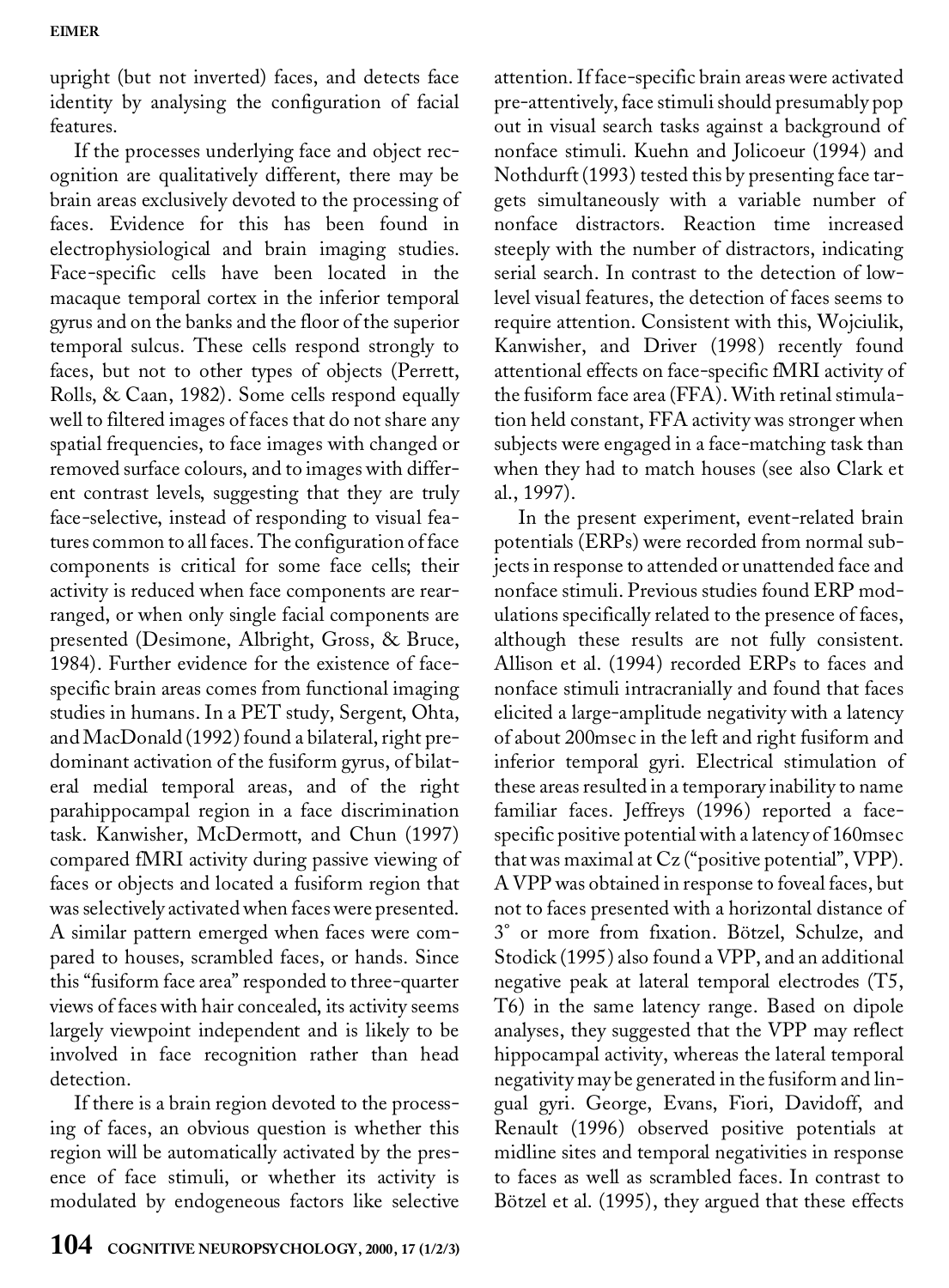are caused by a single neural generator in the parahippocampal and fusiform gyri that is oriented in a way that produces a polarity reversal at the scalp surface between T5/T6 and Cz. Bentin, Allison, Puce, Perez, and McCarthy (1996) also recorded ERPs to face and nonface stimuli and found that faces elicited a negative potential with a latency of 170msec (N170) at lateral posterior temporal sites and a frontocentral positivity of slightly longer latency (P190). No N170 was triggered by cars, hands, furniture, or animal faces, nor, in contrast to George et al. (1996), by scrambled faces. According to Bentin et al. (1996), the N170 and the VPP are most likely to be caused by different generators, although their functional relationship is still unclear. Attentional modulations of these facespecific ERP components have not yet been investigated.

In the present experiment, ERPs were recorded in response to single centrally or peripherally presented face and nonface stimuli (chairs). Examples of these stimuli are shown in Fig. 1. The subjects' task was to attend to faces or chairs in order to detect target stimuli within this category (immediate repetitions of items in parts A and C, predefined target items in part B). Attention instructions were varied between blocks. In parts A and B, all stimuli were presented at fixation. In part C, stimuli were delivered in the left or right visual field centred about 3.5° horizontally displaced from fixation. In contrast to the Wojciulik et al. (1998) fMRI study, where attended and unattended stimuli appeared at different locations, so that some of the observed effects may have been due to location-specific sensory gating processes, all face and chair stimuli were presented in random sequence at fixation or unpre dictably in the left or right visual field. Chairs were chosen as nonface items because within-category discrimination difficulties for face and nonface stimuli needed to be be approximately equal. Similar to faces, the chairs employed in this study differed only with respect to the properties and configuration of their component parts.

The subsequent analyses consisted of two steps. First, ERPs elicited by face and nonface stimuli were compared to find out whether ERP compo nents are selectively sensitive to the presence of

faces. Based on results of previous ERP studies, faces were expected to elicit enhanced negativities at lateral temporal electrodes and an enlarged positivity (VPP) at midline electrodes with a latency of 150–180msec post-stimulus. Such effects may, however, be restricted to faces presented at fixation, as Jeffreys (1996) found no VPP component for lateralised faces. Second, ERPs elicited in blocks where the respective stimulus cate gory (face or chair) was relevant were compared to ERPs elicited by faces or chairs in blocks where the other category was relevant. If attention affected the processing of face stimuli within face-specific brain regions, this could be reflected in systematic attentional modulations of face-specific ERP responses. No such attentional effects should be observed for nonface (chair) stimuli. If attention affected object identification in an unspecific way, similar attentional modulations should be observed for face and nonface stimuli. An additional analysis was conducted in part B, where subjects had to detect a predefined target item. ERPs to male and female nontarget faces were compared between blocks where a face of the same sex or the opposite sex served as target. Differences between these waveforms would reflect effects of attention directed to male or female faces.

## **METHODS**

#### **Subjects**

Thirteen paid volunteers participated in the experi ment. One of them had to be excluded because of excessive eye blink activity. Thus 12 subjects (10 female), aged 19–36 years (mean age: 27.4 years) remained in the sample. All subjects were right handed and had normal or corrected-to-normal vision.

### **Stimuli and Apparatus**

Subjects were seated in a dimly lit, electrically shielded, and sound attenuated cabin, with response buttons under their left and right hands. A computer screen was placed 110cm in front of the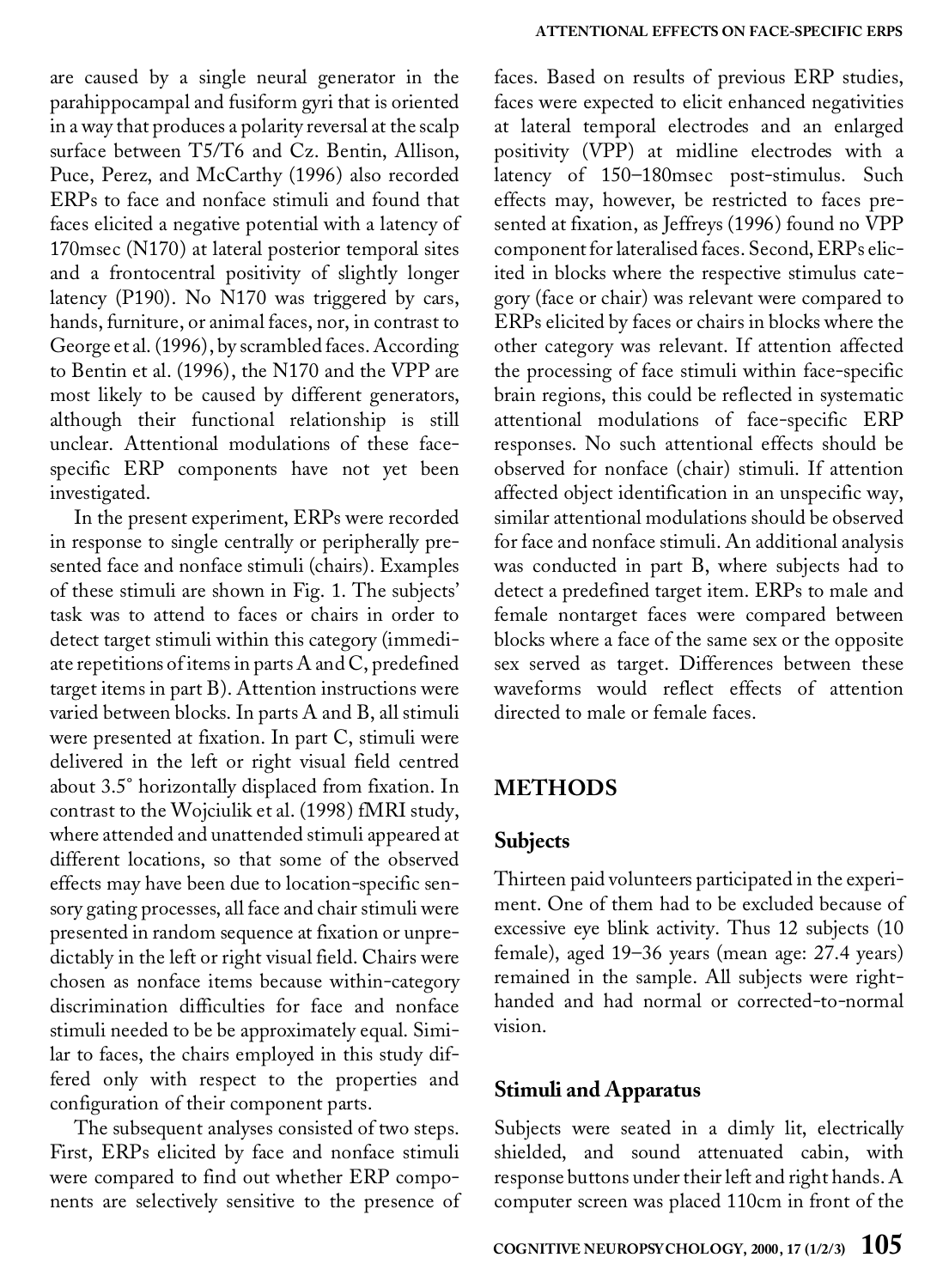subject's eyes and the screen centre was positioned on the subject's horizontal straight-ahead line of sight. The stimuli were photographs of faces and chairs that were digitally scanned, processed by graphics software, and presented on a computer monitor in front of a white background (see Fig. 1 for examples). Fifteen images of chairs, and 9 images of male and female faces (resulting in a total of 18 face photographs) were used. All face images showed a frontal view, with eyes positioned in the middle of the image. Chair and face stimuli occu pied a visual angle of approximately 3° ×4.5°. All stimuli were presented for 200msec, and successive stimulus presentations were separated by intertrial intervals of 1200msec. In the peripheral presentation condition (part C, see following), a small fixation cross (subtending a visual angle of about  $0.2^{\circ} \times 0.2^{\circ}$  was continuously present at the screen centre. In parts A and B, all stimuli were presented at the centre of the screen. In part C, stimuli were presented in random order on the left or right side of the screen, with a horizontal distance of 3.5° from central fixation to the centre of the stimulus.

## **Procedure**

The experiment consisted of 16 experimental blocks, divided into 3 experimental parts (A, B, and C). The order in which these parts were delivered was balanced across subjects. In all blocks, a sequence of 80 nontarget stimuli (faces and chairs) and a variable number of potential targets were presented and subjects were instructed to respond with a left or right button press to infrequently delivered relevant target items. Nontarget stimuli were selected randomly for each trial, and a total number of 20 male faces, 20 female faces, and 40 chairs was presented as nontargets. Part A consisted of four blocks, and the subjects' task was to attend to a stimulus category (faces or chairs) that was specified prior to the start of each block, in order to respond with a left-hand or right-hand button press to immediate repetitions of stimuli that belong to the relevant category. Repetitions of stimuli from the irrelevant category were to be ignored. Each of the four possible combinations of attended category (faces, chairs) and response side (left, fight) was realised in one block. In each block, 20 immediate stimulus repetitions occurred, with an average of 10 repetitions within the relevant category. Part B consisted of eight blocks, and the subjects' task was to remember a stimulus presented to them on the screen prior to the start of each block. A response was required whenever this stimulus was encountered in the course of a block. In four blocks the to be-attended stimulus was a chair, in two blocks it was a male face, and in the remaining two blocks it was a female face. This critical stimulus was presented between 8 and 12 times in each block (10 presentations on the average), and subjects had to press the left or right button in blocks, respectively. Part C was identical to part A, except that all stim uli were presented horizontally displaced and in random order in the left or right visual field. Subjects were told that the position of a stimulus was irrelevant for their task of detecting immediate repetitions within the designated stimulus category.

Subjects were instructed to respond as quickly and accurately as possible to relevant target stimuli, to withhold responses to all other stimuli, and to maintain central eye fixation during the trials. To make subjects familiar with these task requirements and to ensure that all stimuli were encountered at least once before the start of the experimental blocks, one training block was run prior to each experimental part.

## **Recording**

EEG was recorded with Ag-AgCl electrodes from Fz, Cz, Pz, T5, O1, T6, and O2 (according to the 10–20 system).EEG was measured relative to a reference electrode positioned on the tip of the nose. Horizontal EOG was recorded bipolarly from electrodes at the outer canthi of both eyes, vertical EOG was recorded from electrodes above and beside the right eye. Electrode impedance was kept below 5 k $\Omega$ . The amplifier bandpass was 0.10-40Hz. EEG and EOG were sampled with a digitisation rate of 200Hz, and stored on disk. The latency of manual responses (if present) was measured on each trial.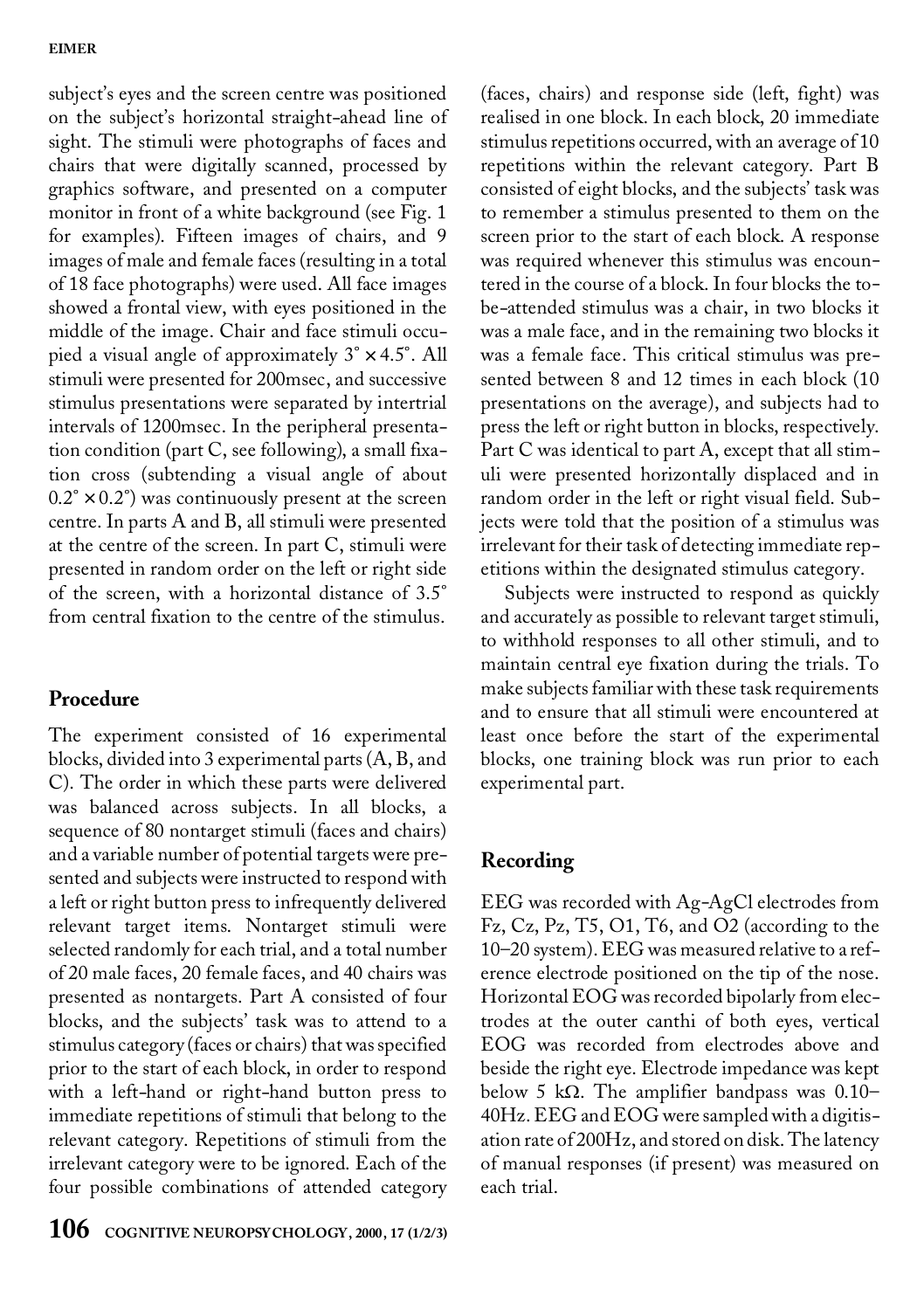

**Fig. 1.** *Examples of chair and face stimuli used in the present experiment.*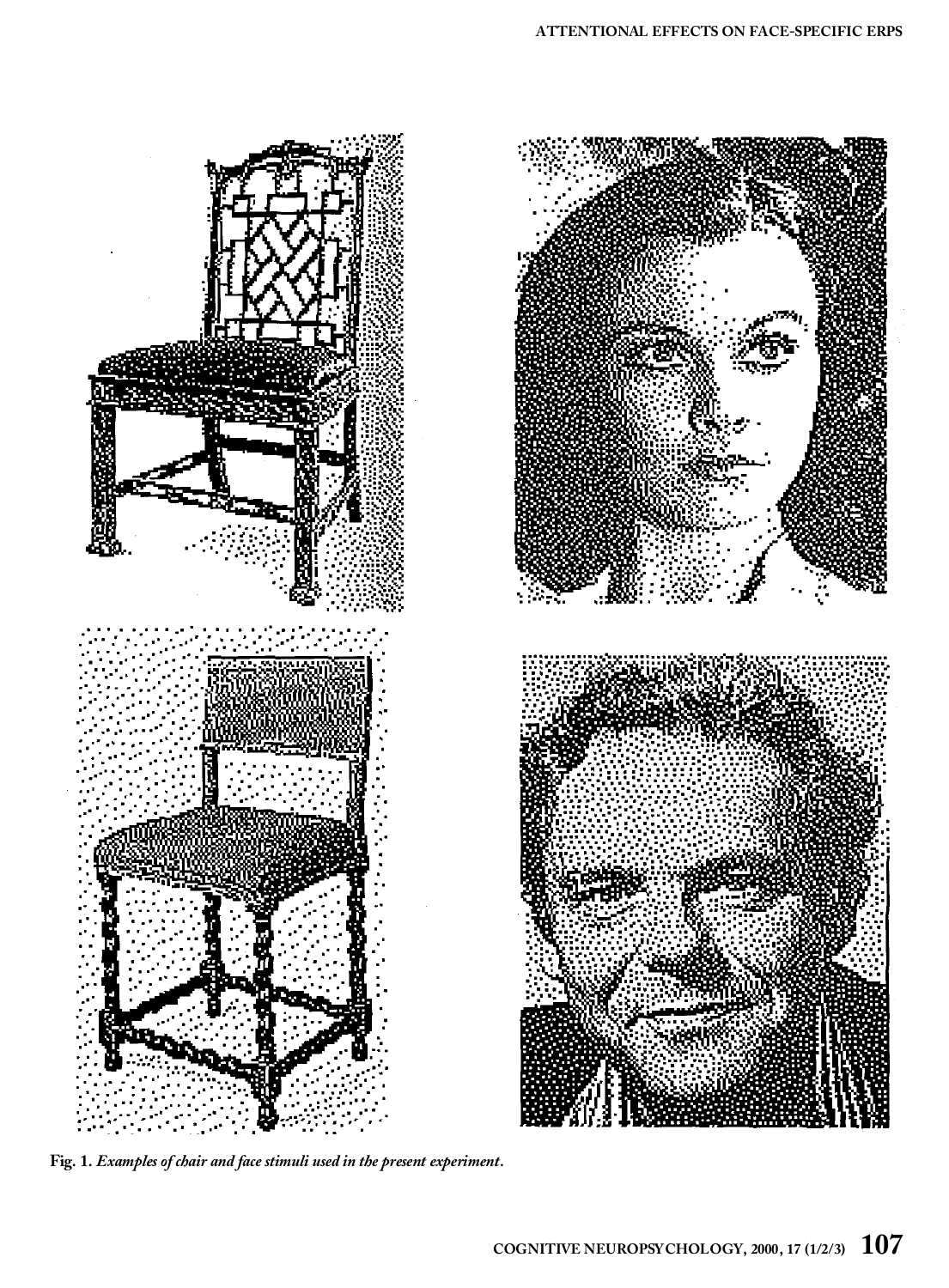# **Data Analysis**

EEG and EOG were epoched off-line into periods of 700 msec, starting 100 msec prior to the onset of a stimulus, and ending 600msec, after stimulus onset. Trials with eyeblinks (vertical EOG exceeding 60  $\mu$ V in the 600msec interval following imperative stimulus onset) or lateral eye movements (horizontal EOG exceeding  $\pm 30 \mu$ V in the 600 msec interval following stimulus onset), response errors, or overt responses on nontarget trials were excluded from analysis. For the ERP analysis, only the data from nonrepetition trials (parts A and Q and nontarget trials (parts B) were analysed. EEG was averaged separately for the three experimental parts for all combinations of stimulus type (male, female, chair) attended category (attend face vs. attend chair), and stimulus side (left vs. right, part C). For part  $B$ , separate averages were computed for blocks where a male or a female face served as target stimulus. For all analyses except one, averages obtained to male and female face stimuli were collapsed.

All measures were taken relative to the mean voltage of the 100msec interval preceding stimulus onset. ERP effects of experimental variables were determined by conducting repeated measures analyses of variance on ERP mean amplitude values within three post-stimulus time windows (P1: 90– l20msec; N1: 135–180msec; Nd: 200–260msec). Repeated measures ANOVAswere conducted separately for centrally presented stimuli (parts A and B) and laterally presented stimuli (part C) on ERP mean amplitude measures obtained at midline and lateral posterior sites. P1 effects were only analysed for lateral posterior electrodes. The following factors were included: stimulus category (face vs. chair), attention (attend face vs. attend chair), electrode location (temporal vs. occipital for lateral sites; frontal vs. central vs. parietal for midline sites), and recording side (left vs. right for lateral sites). For centrally presented stimuli, experimental condition (part A vs. part B), was included as a factor; for laterally presented stimuli, stimulus position (left vs. right) was included. When appropriate, additional ANOVAs were conducted for a single stimulus category or electrode location. For the ERPs elicited by faces in part B, an additional analysis was conducted to investigate effects of attention directed to male or female faces. Reaction times (RTs) obtained in response to target stimuli were submitted to a repeated measures ANOVA with attention (attend face vs. attend chair) and experimental part (A, B, and C) as factors. Green house-Geisser adjustments to the degrees of free dom were performed when appropriate.

# **RESULTS**

# **Behavioural performance**

RTs to target stimuli were 487msec, 488msec, and 534 msec in parts A, B, and C, respectively. These differences were reflected in an effect of experimental part  $[F(2,22) = 7.62; P < .008; \varepsilon = 0.738]$ . Additional *t*-tests revealed significant differences between the RTs obtained for peripheral targets (part C) and for central targets (parts  $A$  and  $B$ ). RTs did not differ significantly for face and chair targets (488 vs. 487msec, 525 vs. 542 msec, for centrally and peripherally presented faces and chairs, respectively). Incorrect responses to nontarget stimuli were observed in less than 0.4% of all trials. Subjects missed 2.9%, 1%, and 6.1% of the targetsin parts A, B, and C, respectively.

# **Event-related Brain Potentials: Centrally Presented Stimuli (Parts A and B)**

Figure 2 (top) shows ERPs elicited by non-target faces and chairs at midline and lateral posterior sites, collapsed over parts A and B. The resulting face–chair difference waveforms are shown in Fig. 2 (bottom, solid lines) together with the difference waves obtained in the lateral presentation condition (part C). At lateral posterior sites, P1 amplitudes were slightly larger for faces than for chairs  $[F(1,11) = 6.45; P < .027]$ , and an interaction between stimulus category and electrode location was obtained [*F*(1,11) =8.17; *P* <.016]. Further analyses revealed that this P1 amplitude difference was significant at occipital electrodes  $[F(1,11) = 9.12; P < .012]$ , but not at temporal sites. In the NI interval, mean amplitudes to face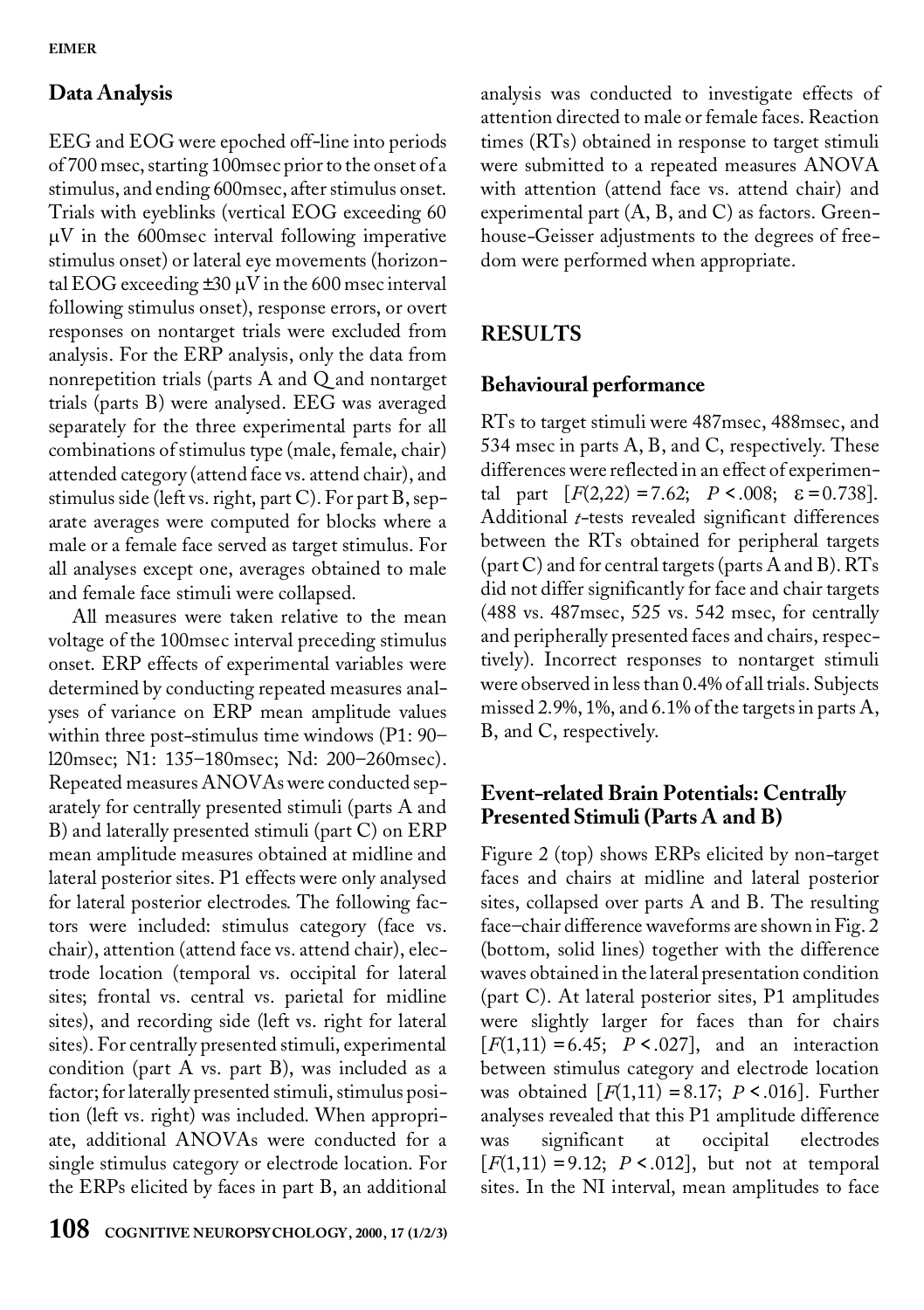

**Centrally Presented Stimuli** 

**Fig. 2.** *Top: Grand-averaged ERPs recorded at midline and lateral posterior electrodes in response to faces (solid lines) and chairs (dashed lines) in the central presentation conditions (parts A and B). Bottom: Difference waveforms obtained by subtracting ERPs to chairs from ERPs to faces in the central presentation conditions (parts A and B, solid lines) and the lateral presentation condition (part C, dashed lines).*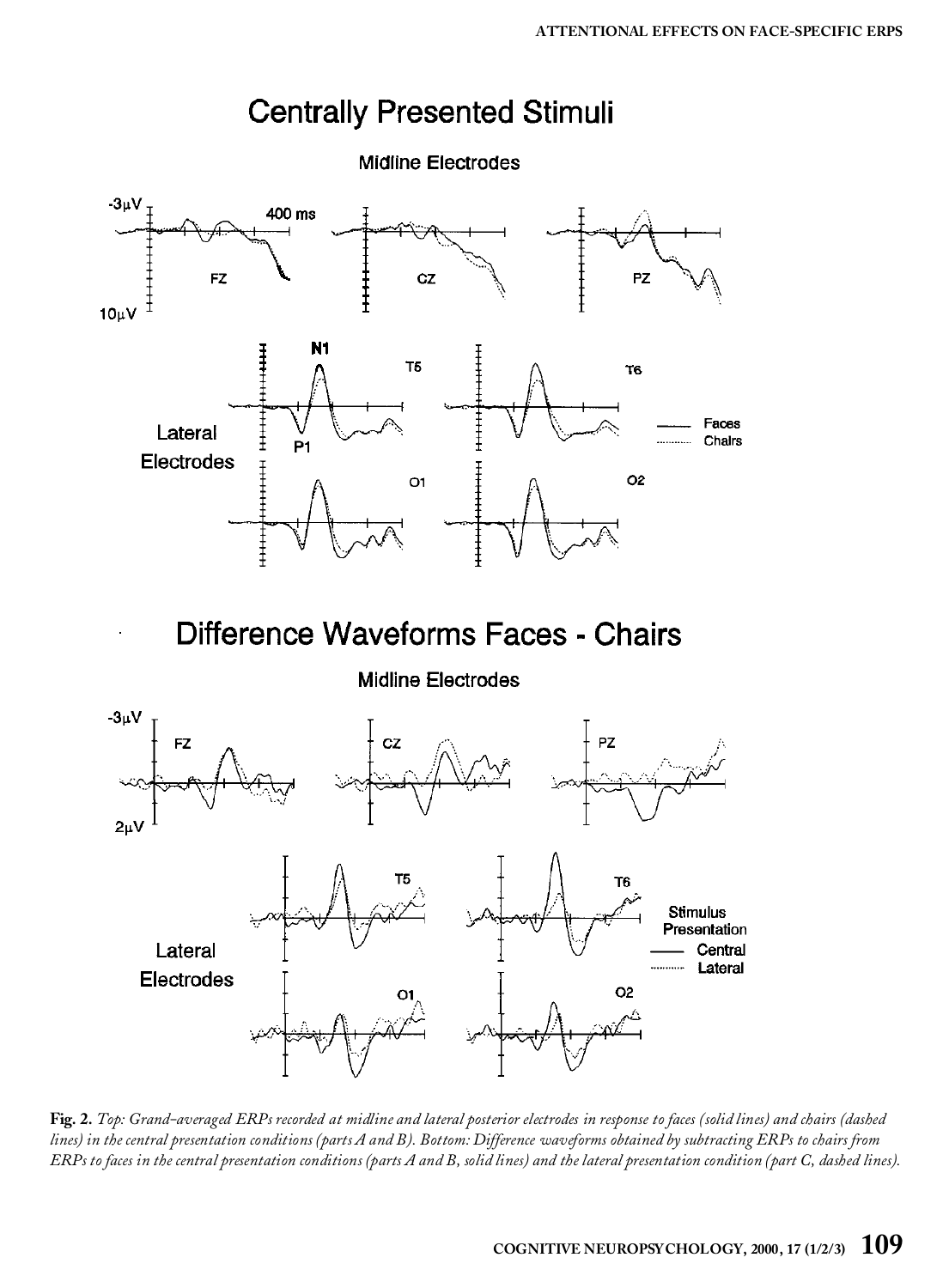stimuli were more positive than ERPs to chairs at midline sites  $[F(1,11) = 24.11; P \lt .001]$ . At lateral sites, the effect of stimuli category approached sig nificance  $[F(1,11) = 4.05; P < .069)$ , and was accompanied by a significant category × electrode location interaction [*F*(1,11) =27.79; *P* <.001]. As can be seen from Fig. 2, faces elicited an enlarged NI as compared to chairs, and this effect was larger at temporal sites. Subsequent analyses revealed a significant effect of stimulus category at temporal electrodes  $[F(1, 11) = 10.79; P < .007]$  but not at occipital sites.

Figure 3 (top) shows ERPs elicited by face stim uli in blocks where faces were attended or unattended. Difference waveforms resulting from subtracting ERPs to unattended stimuli from attended-stimuli ERPs separately for faces and chairs are shown in Fig. 3 (bottom). All waveforms were collapsed over parts A and B. No effect of attention was obtained in the NI interval at midline electrodes. At lateral posterior sites, a main effect of attention approached significance  $[F(1,11) = 3.77;$ *P* <.078], and an interaction between stimulus category and attention was obtained  $[F(1, 11) = 5.94;$ P <.033]. As can be seen in Fig. 3, an enhanced negativity in the N1 time range was elicited at lateral electrodes by attended as compared to unattended faces. No such enhancementwas present for chairs. Thiswas confirmed by additional analyses of ERPs obtained at lateral posterior sites that were conducted separately for each stimulus category. For faces, attention affected N1 amplitude significantly  $[F(1,11) = 7.16; P < .022]$ , and no interaction between attention and electrode location was obtained  $[F(1,11)$  < 1]. In contrast to the categoryspecific N1 effect that was largely restricted to tem poral electrodes, the attentional N1 effect on face ERPs was present at temporal and occipital sites (see Fig. 3, bottom). No significant effects of attention were found in the N1 time range ERPs to chairs.

In the Nd interval (200–260msec), attention affected ERP amplitudes at midline electrodes as well as at lateral sites  $[F(1,11) = 11.67; P < .006;$ and  $F(1,11) = 16.27$ ;  $P < .002$ , respectively], with enhanced negativities observed when a stimulus category was relevant. At midline sites, these effects were larger for faces than for chairs (see Fig. 3, bottom), as evidenced by a stimulus category × attention interaction  $[F(1,11) = 10.09; P < .009]$ This interaction failed to reach significance at lateral posterior sites. At midline sites, an additional interaction between attention and electrode location was obtained  $[F(2.22) = 5.31; P \le 0.038;$  $\epsilon$  = 0.544], indicating that enhanced negativities for attended stimuliwere larger at Cz and Pz than at Fz (Fig. 3, bottom). An interaction between experi mental condition and attention that was significant at midline sites and almost significant at lateral electrodes [*F*(1,11) =5.04; *P* <.046; and  $F(1,11) = 4.73$ ;  $P \le 0.052$ , respectively indicated that these attentional effects tended to be larger in part B than in part A. Apart from this, no other interactions involving experimental condition and stimulus category and/or attention were obtained.

Figure 4 compares ERPs elicited by male and female nontarget faces when a same-sex or a different-sex face served as target. ERPs elicited by face stimuli of the attended sex were more negative than ERPs for unattended-sex faces, but these effects started later than the ERP effects of attention directed to faces as a category. No significant effects were found in the P1, N1, and Nd measurement window. An additional analysis was conducted on mean amplitude values obtained between 230msec and 300msec post-stimulus. An effect of attention to sex was found at lateral  $[F(1,11) = 9.39; P \le 0.011]$ , and subsequent analyses revealed significant differences between attendedsex and unattended-sex faces at all four lateral sites. At midline electrodes, this effect failed to reach sig nificance [*F*(1, 11) =3.29; *P* <.097].

## **Event-related Brain Potentials: Laterally Presented Stimuli (Part C)**

Figure 5 (top) shows ERPs elicited by nontarget faces and chairs at midline and posterior sites ipsilateral and contralateral to the visual field of stimulus presentation. Face–chair difference waves are shown in Fig. 2 (bottom, dashed lines) together with the difference waves obtained in the central presentation condition. No effect of stimulus cate gory on P1 amplitude was present. In contrast to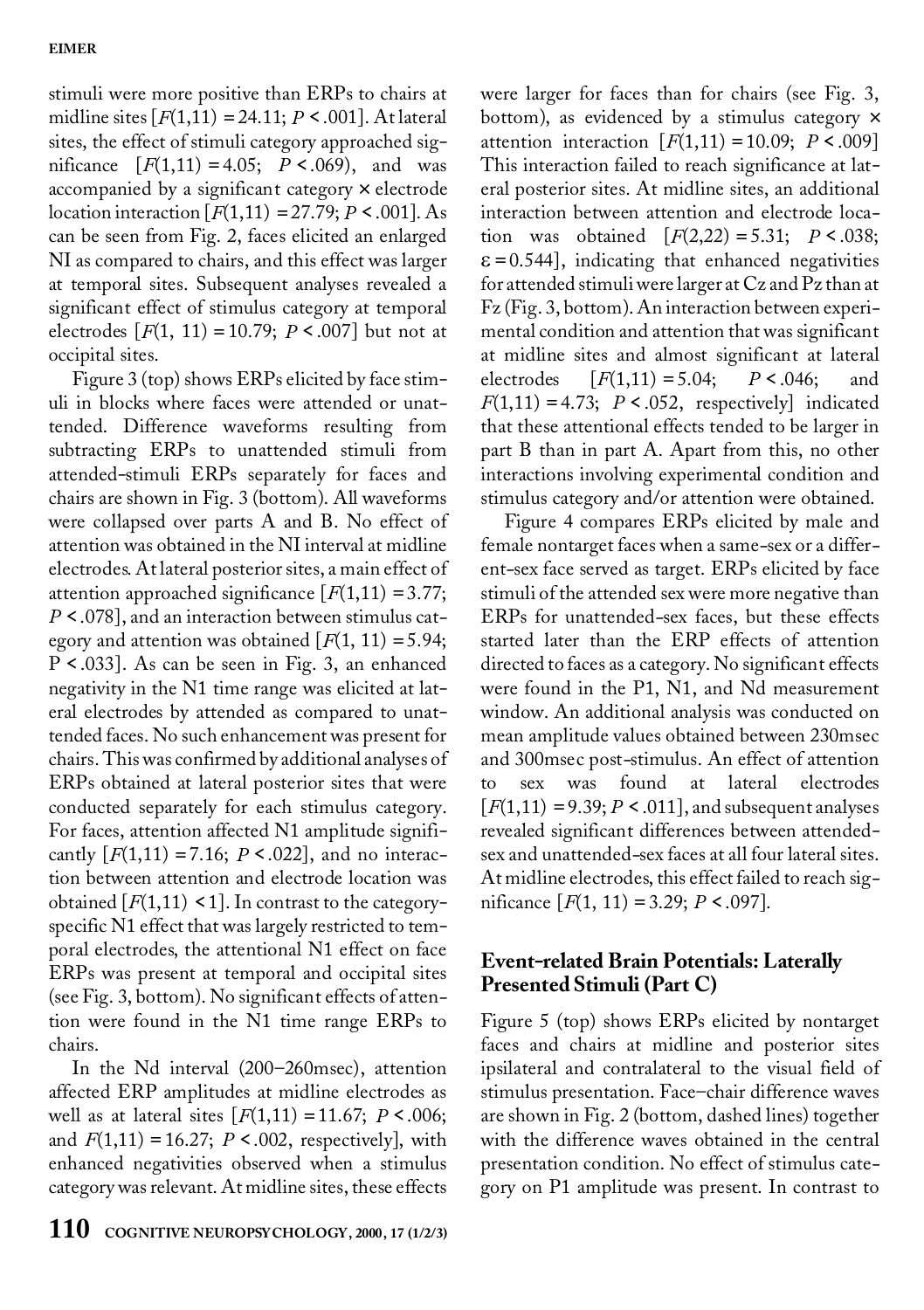

Attended - Unattended Difference Waves

**Midline Electrodes** 



**Fig. 3.** *Top: Grand-averaged ERPs recorded at midline and lateral posterior electrodes in the response to attended faces (solid lines) and unattended faces (dashed lines) in the central presentation conditions (parts A and B). Bottom: Difference waveforms obtained by subtracting ERPs to unattended stimuli from ERPs to attended stimuli in the central presentation conditions (parts A and B) separately for faces (solid lines) and chairs (dashed lines).*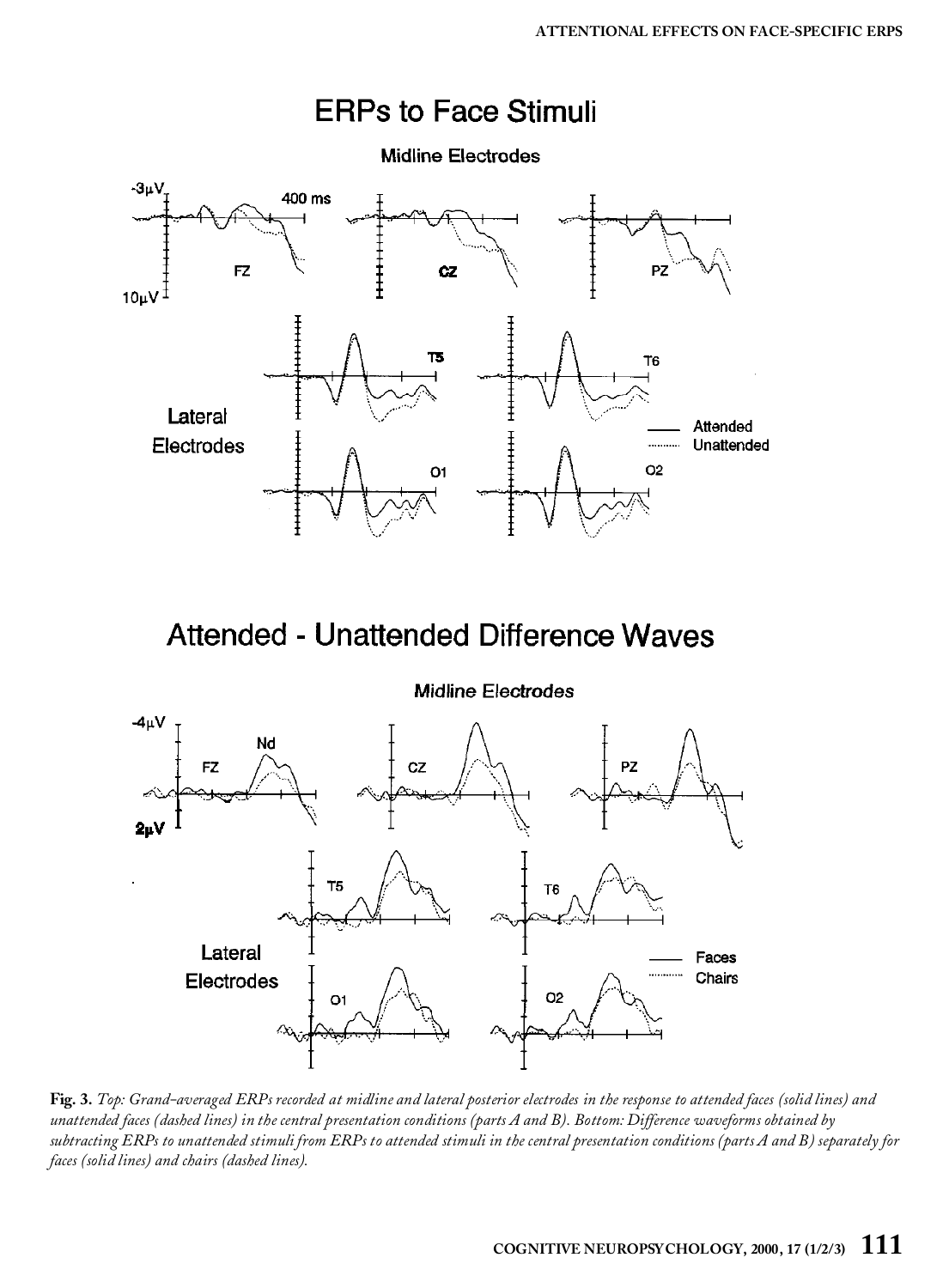# **ERPs to Face Stimuli**



**Fig. 4.** *Grand-averaged ERPs recorded in response to faces at midline and lateral posterior electrodes in part B in blocks where faces served as targets, displayed separately for faces of the the same sex as the target (attended sex: solid lines) and faces of the opposite sex as the target (unattended sex: dashed lines).*

the results obtained with central stimuli, no significant differences between faces and chairs were found in the N1 interval at midline electrodes, but face-specific N1 modulations similar to the central presentation conditions were present at lateral posterior electrodes (Fig. 2, bottom). A category  $x$ electrode location interaction  $[F(1,11) = 22.93; P \le$ .001] was obtained. N1 amplitude was significantly larger for faces than for chairs at temporal sites  $[F(1,11) = 6.08; P < .031]$ , while this effect was not significant at occipital electrodes. A category × recording side × stimulus side interaction  $(F(1,11) = 7.54; P < .019]$  indicated that this temporal face-specific effect was larger contralateral to the visual field of stimulus presentation (Fig. 5, top).

ERPs elicited by attended and unattended faces are shown in Fig. 5 (bottom). No significant attentional effects were found in the N1 interval.In the Nd interval, a main effect of attention at midline electrodes  $[F(1,11) = 6.5; P \le .027]$  was accompanied by a category ×attention interaction  $[F(1,11) = 10.67; P < .008$  reflecting enhanced

**112 COGNITIVE NEUROPSYCHOLOGY, 2000, <sup>17</sup> (1/2/3)**

negativities for attended-category stimuli that were more pronounced with faces than with chairs. At lateral electrodes, a main effect of attention  $[F(1,11) = 17.82; P \le 0.001]$  was present and no additional interaction was obtained.

### **DISCUSSION**

The aim of the present study was twofold: First, we wanted to study differential effects of face and nonface stimuli on ERP waveforms, both for centrally presented and for lateral stimuli. Second, we wanted to investigate whether such effects would be modulated by selective attention. With respect to the first issue, the present results confirmed and extended previous findings. When compared with chairs, faces elicited an enhanced negativity at lateral temporal electrodes (T5, T6) and an enhanced positivity at midline sites in the N1 latency range (135–180msec post-stimulus). The latter effectwas observed for centrally presented faces, but notwhen faces were presented laterally. Jeffreys (1996)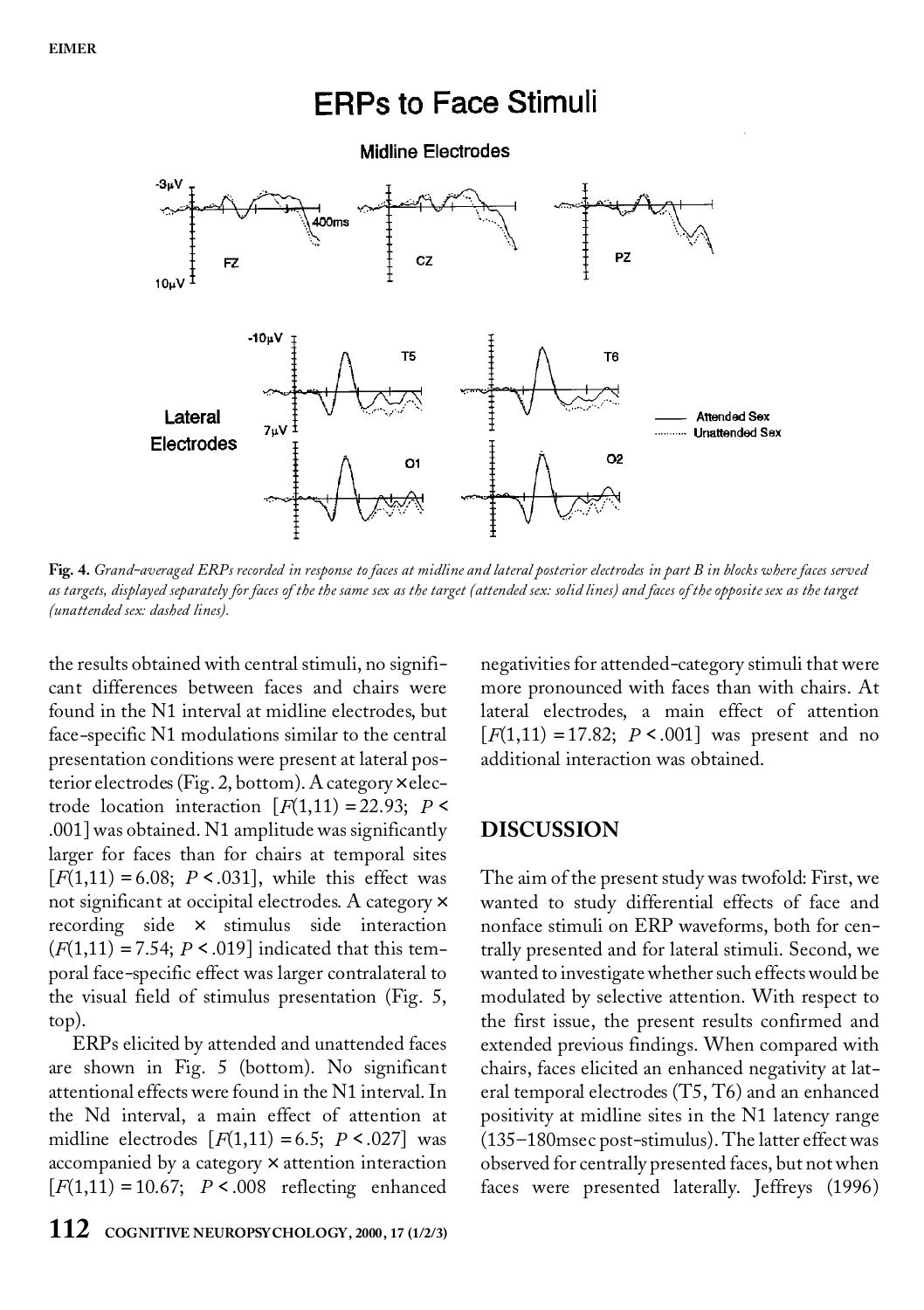# **Laterally Presented Stimuli**



**Fig. 5.** *Top: Grand-averaged ERPs recorded at midline and lateral posterior electrodes in response to faces (solid lines) and chairs (dashed lines) in the lateral presentation condition (part C). Bottom: Grand-averaged ERPs recorded at midline and lateral posterior electrodes in the response to attended faces (solid lines) and unattended faces (dashed lines) in the lateral presentation conditions (part C). Lateral posterior ERPs are shown for temporal and occipital electrodes ipsilateral (TI, OI) and contralateral (TC, OC) to the visual field of stimulus presentation.*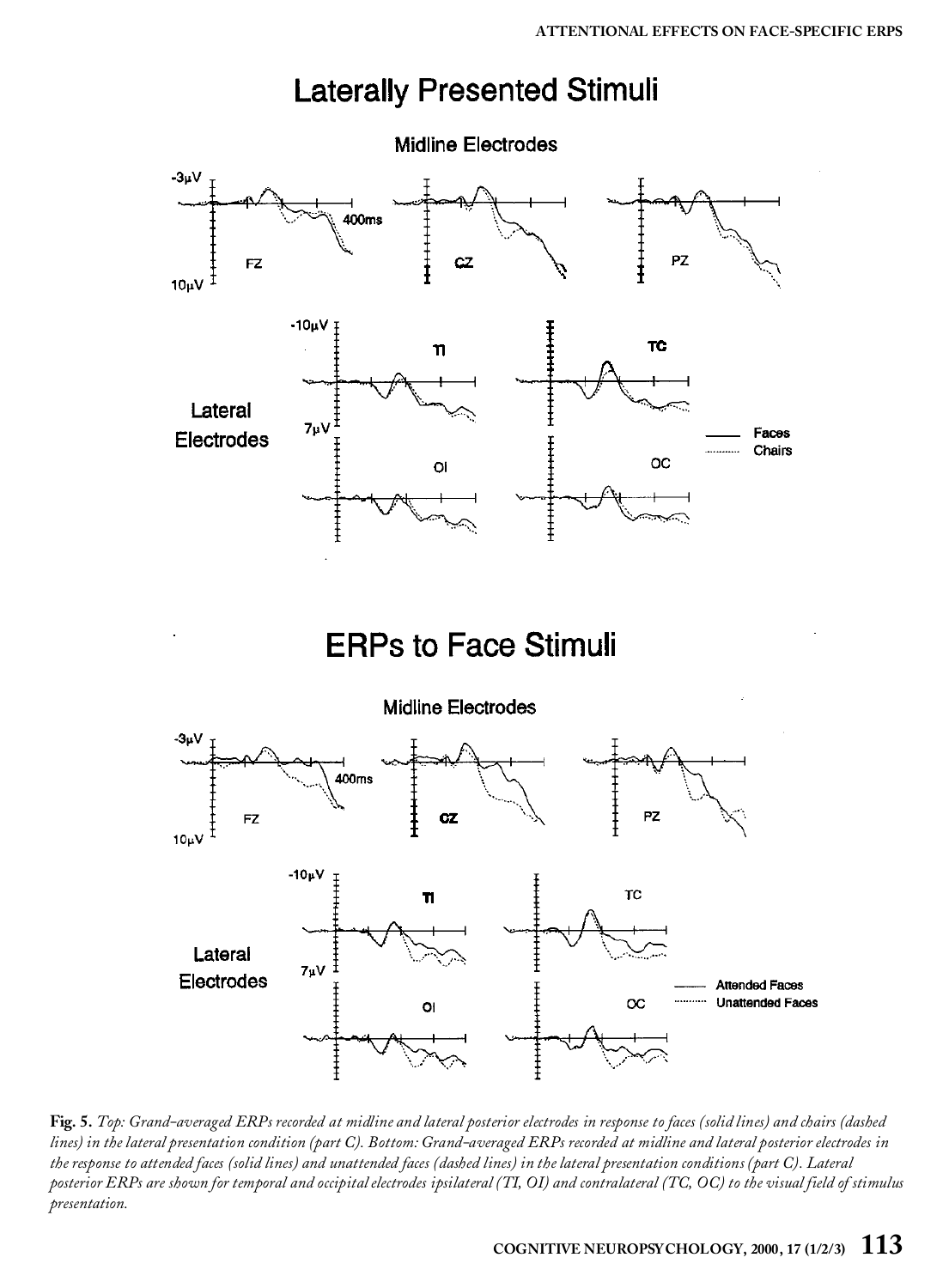reported a failure to obtain face-specific ERP effects (VPPs) for peripherally presented faces. Since his analysis was restricted to midline electrodes, he apparently missed the fact that similar to faces presented at fixation, peripheral faces elicit enhanced lateral temporal N1 amplitude. However, this effect seems to be considerably smaller for peripheral than for foveal faces (Fig. 2, bottom). The present study thus demonstrated that facespecific ERP modulations can be obtained in response to peripherally presented stimuli. The fact that face-specific temporal N1 enhancements were elicited by peripheral faces in the absence of any midline VPP may be seen as evidence against the idea that these two ERP effects reflect a unitary generator.

The face and nonface (chair) stimuli employed in the present study were presumably not com pletely equivalent with respect to their low-level visual features, which may explain why a slightly larger occipital P1 component was elicited by faces as compared to chairs in the central presentation condition (Fig. 2, top). It is, however, unlikely that such differences are responsible for the face-specific ERP effects observed in the present experiment. The effects reflected in the face–chair difference waveforms are very similar to face-specific ERP effects reported in previous studieswhere allsorts of different nonface stimuli were employed (Bentin et al., 1996;Bötzel et al., 1995; George et al., 1996).It is thus unlikely that these effects are primarily due to our specific choice of nonface stimuli. In subse quent, yet unpublished experiments in our lab, face ERPs were compared to ERPs elicited by different stimulus types (houses, objects, landscapes, human hands), and face-specific ERP effects were obtained that were highly similar to the effects reported here.

The second aim of the present study was to find whether face-specific ERP modulations are affected by selective attention. ERP effects of attention were present in the Nd time range (200– 260msec) for faces and for chairs in the central and peripheral presentation conditions. In this interval, an enhanced negativity was elicited by items of the relevant category at midline and at lateral posterior electrodes. This effect is likely to reflect an

attentional selection negativity (Harter & Guido, 1980). Broadly distributed negativities are usually found in ERP studies of attentional selectivity and are presumably related to the detection and representation of task-relevant stimulus attributes (see Näätänen, 1990). The fact that similar Nd effects were observed for faces and chairs indicates that the underlying processes are not specifically related to face processing. Attention directed to male or female faces affected ERP waveforms obtained in part B in a similar way. Enhanced negativities were obtained for attended-sex faces beyond 230msec post-stimulus. This effect, which was significant at lateral posterior electrodes, may reflect the detection of features that differentiate between male and female faces (e.g. hair style).

Prior to these Nd effects, an attentional modulation of the N1 component was obtained at lateral posterior electrodes in the central presentation con ditions. In contrast to the longer-latency effects of selective attention, this modulation was restricted to face ERPs, and was absent in the attended unattended difference waveforms for chairs (Fig. 3, bottom). Since the lateral posterior N1 has been repeatedly shown to be selectively sensitive to face stimuli, the observation that its amplitude is affected by selective attention directed to or away from faces may be interpreted as further evidence for an attentional modulation of processing in facespecific brain areas, in line with the fMRI effects reported by Wojciulik et al. (1998). As an alternative, one could argue that the N1 amplitude differences between "detect faces" and "detect chairs" blocks are not specific to face processing, but rather reflect differences in task difficulty. For several reasons, this is not very likely. First, RTs were not significantly different for face and for chair targets. Second, if the N1 effects were an unspecific reflection of task difficulty, one should predict analogous effects for ERPs elicited by chairs, which was clearly not the case. Third, differential task require ments between conditions typically manifest themselves in ERP waveforms as sustained negativities with durations of at least 100–200msec. The posterior face-specific attention effects observed in the present experiment were clearly more transient in nature (Fig. 3, bottom). More problematic for the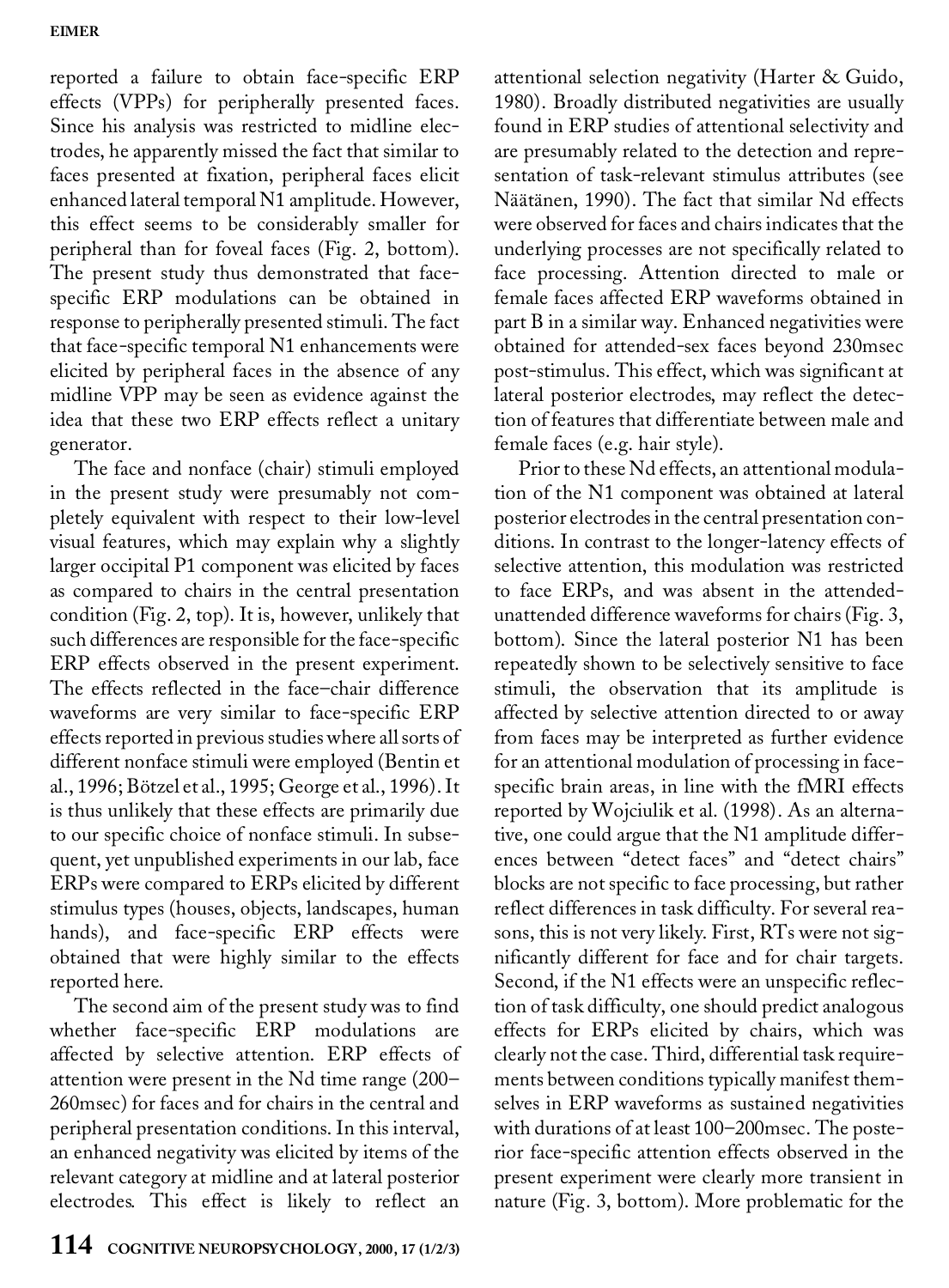idea that the attentional NI modulations obtained for centrally presented faces reflect the impact of selective attention on the processing offace-specific brain areas is the fact that these effects were equally large at temporal and occipital electrodes, whereas the face-specific ERP modulations were distrib uted temporally. Further experiments using more dense electrode arrays will be necessary to investi gate the scalp distribution of these effects in more detail.

There were several other notable findings regarding the effects of category-specific attention on ERP waveforms. First, the two attentional manipulations for centrally presented items in parts A and B (detect repetitions of faces or chairs vs. detect face or chair targets) yielded equivalent attentional effects. There were no interactions involving experimental condition, except for the fact that attentional Nd effects beyond 200msec post-stimulus were larger in part B. Second, although centrally presented faces elicited enhanced N1 amplitudes at lateral temporal electrodes and a broadly distributed VPP at midline sites, early attentional effects were completely absent at midline sites. This apparent dissociation in the sensitivity of face-specific ERP components to attentional manipulations may be taken as additional evidence that the temporal negativities and the VPP do not reflect a unitary neuronal source. Third, no significant effect of selective attention on lateral posterior N1 amplitude was found for laterally presented faces. While this may indicate that selective attention affects the processing of foveal and peripheral faces differentially, such a conclusion may be premature. Similar to the fMRI activations reported by Wojciulik et al. (1998), facespecific effects were considerably smaller for lateral than for central stimuli (see Fig. 2, bottom). It is possible that any superimposed attentional modulations were simply too small to be reliably detected on the basis of the relatively small number of trials collected in part C.

In summary, the present experiment found enhanced NI amplitudes at lateral temporal sites and a broadly distributed VPP at midline electrodes specifically elicited by centrally presented faces. The former, but not the latter, effect was also present for peripheral faces. Selective attention was reflected in a category-unspecific Nd effect starting around 200msec post-stimulus, and in an earlier modulation of the lateral posterior N1 thatwas only observed for centrally presented faces. This effect may be related to a selective attentional modulation of processing within face-specific brain areas.

## **REFERENCES**

- Allison, T., Ginter, H., McCarthy, G., Nobre, A.C., Puce, A., Luby, M., & Spencer, D.D. (1994). Face recognition in human extrastriate cortex. *[Journal](http://ramiro.catchword.com/nw=1/rpsv/0022-3077^28^2971L.821[aid=212463,csa=0022-3077^26vol=71^26iss=2^26firstpage=821,nlm=8176446]) of [Neurophysiology,](http://ramiro.catchword.com/nw=1/rpsv/0022-3077^28^2971L.821[aid=212463,csa=0022-3077^26vol=71^26iss=2^26firstpage=821,nlm=8176446]) 71,* 821–825.
- Bentin, S., Allison, T., Puce, A., Perez, E., & McCarthy, G. (1996). Electrophysiological studies of face perception in humans. *Journal of Cognitive Neuroscience, 8,* 55l–565.
- Biederman, I. (1987). Recognition-by-components: A theory of human image understanding. *[Psychological](http://ramiro.catchword.com/nw=1/rpsv/0033-295X^28^2994L.115[aid=19337]) Review, 94,* [115–147.](http://ramiro.catchword.com/nw=1/rpsv/0033-295X^28^2994L.115[aid=19337])
- Biederman, I., & Ju, G. (1988). Surface versus edge based determinants of visual recognition. *[Cognitive](http://ramiro.catchword.com/nw=1/rpsv/0010-0285^28^2920L.38[aid=297423,erg=110058,nlm=3338267]) [Psychology,](http://ramiro.catchword.com/nw=1/rpsv/0010-0285^28^2920L.38[aid=297423,erg=110058,nlm=3338267]) 20,* 38–64.
- Bötzel, K., Schulze, S., & Stodiek, S.R.G. (1995). Scalp topography and analysis of intracranial sources of face-evoked potentials. *[Experimental](http://ramiro.catchword.com/nw=1/rpsv/0014-4819^28^29104L.135[aid=297424,csa=0014-4819^26vol=104^26iss=1^26firstpage=135,nlm=7621932]) Brain Research, 104,* [135–143.](http://ramiro.catchword.com/nw=1/rpsv/0014-4819^28^29104L.135[aid=297424,csa=0014-4819^26vol=104^26iss=1^26firstpage=135,nlm=7621932])
- Clark, V.P., Parasuraman, R., Keil, K., Kulansky, R., Fannon, S., Maisog, LM., Ungerleider, L.G., & Haxby, J.V. (1997). Selective attention to face identity and colorstudied with fMRL *[Human](http://ramiro.catchword.com/nw=1/rpsv/1065-9471^28^295L.293[aid=211301,csa=1065-9471^26vol=5^26iss=4^26firstpage=293]) Brain Map ping, 5,* [293–297.](http://ramiro.catchword.com/nw=1/rpsv/1065-9471^28^295L.293[aid=211301,csa=1065-9471^26vol=5^26iss=4^26firstpage=293])
- Davies, G.M., Ellis, H.D., & Shepherd, J.W. (1978). Face recognition accuracy as a function of mode of representation. *Journal of Applied [Psychology,](http://ramiro.catchword.com/nw=1/rpsv/0021-9010^28^2963L.180[aid=297425]) 63,* [180–187](http://ramiro.catchword.com/nw=1/rpsv/0021-9010^28^2963L.180[aid=297425])*.*
- Desimone, R., Albright, T.D., Gross, C.G., & Bruce, C. (1984). Stimulus selective properties of inferior temporal neurons in the macaque. *[Journalof](http://ramiro.catchword.com/nw=1/rpsv/0270-6474^28^294L.2051[aid=297332,csa=0270-6474^26vol=4^26iss=8^26firstpage=2051,nlm=6470767]) Neuroscience, 4,* [2051–2062.](http://ramiro.catchword.com/nw=1/rpsv/0270-6474^28^294L.2051[aid=297332,csa=0270-6474^26vol=4^26iss=8^26firstpage=2051,nlm=6470767])
- Diamond, R., & Carey, S. (1986). Why faces are and are not special: An effect of expertise. *[Journal](http://ramiro.catchword.com/nw=1/rpsv/0096-3445^28^29115L.107[aid=212466,nlm=2940312]) of [Experimental Psychology: General,](http://ramiro.catchword.com/nw=1/rpsv/0096-3445^28^29115L.107[aid=212466,nlm=2940312]) 115,* 107–117.
- Farah, M.J. (1991). Patterns of co-occurrence among the associative agnosias:Implications for visual object recognition. *Cognitive Neuropsychology, 8,* l–19.
- George, N., Evans,J., Fiori, N., Davidoff, L., & Renault, B. (1996). Brain events related to normal and